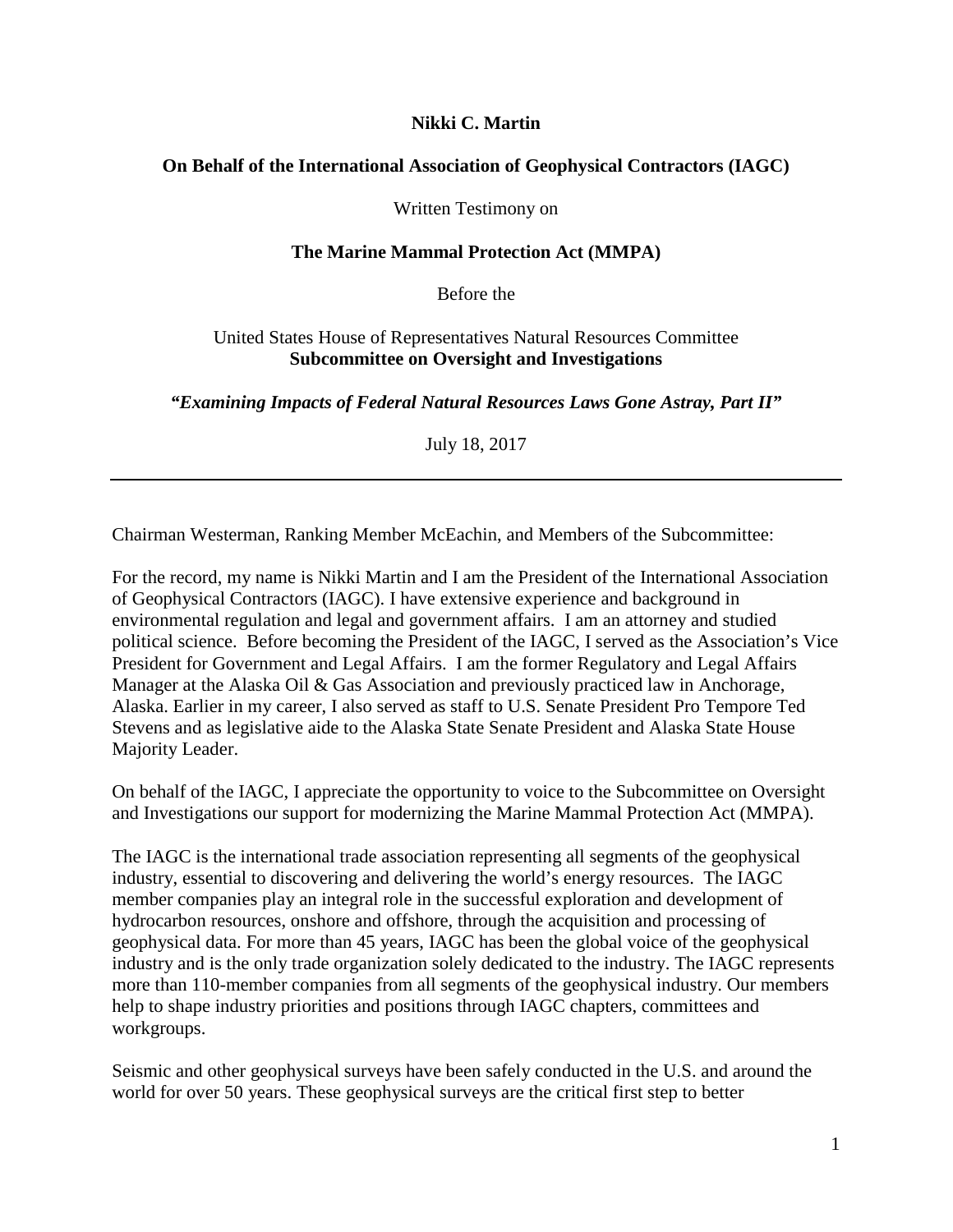understanding the resource base of the Outer Continental Shelf (OCS) and providing policy makers and regulators with the information they need to make informed decisions about oil and gas development based on the best available data. Surveys do not necessarily lead to oil and gas development. In fact, surveys determine both areas that are *and are not* likely to have recoverable oil and gas resources. However, unless the surveys can commence, that information will never be available to policy makers and the public. It is important to point out that seismic and other geophysical survey activities are temporary and transitory; they are the least intrusive way to explore the earth's geology and its dynamic processes which impact human lives.

The use of modern seismic technology is similar to ultrasound technology which is commonly used in the medical profession for imaging the human body. Today's advancements in seismic technology, which can pinpoint the most fruitful areas for hydrocarbon potential, have contributed to reducing the overall environmental footprint associated with oil and gas exploration. Seismic technology has also helped to decrease operational and safety risks associated with oil and gas development.

Seismic surveying is a well understood and safe industry practice, and informed policy decisions regarding offshore energy development can *only* be made with the evaluation provided by modern seismic survey technology. And it is for this very reason that environmental advocacy groups have actively worked to politicize the seismic survey permitting process, under the pretense of alleged harm to marine mammals.

As the Bureau of Ocean Energy Management (BOEM) and the National Marine Fisheries Service (NMFS) have continually stated time and time again—throughout changing political administrations—*to date, there has been no documented scientific evidence of noise from acoustic sources used in seismic activities adversely affecting marine animal populations or coastal communities[1](#page-1-0) .* They note that this technology has been used for decades around the world, including in U.S. waters off of the Gulf of Mexico and Alaska with no known detrimental impact to marine animal populations or to commercial fishing.

Indeed, more than five decades of worldwide seismic surveying and scientific research demonstrate that the risk of direct physical injury to marine mammals is extremely low, and there is no scientific evidence demonstrating biologically significant negative impacts on marine life populations. Because survey activities are temporary and transitory, they are the least intrusive way to explore the earth's geology.

As an example, of the usefulness of geophysical data, the BOEM recently announced the public release of a 1.4-billion-pixel map that will help scientists from academia, environmental agencies, and governmental agencies further understand the prolific Gulf of Mexico region. This once-impossible feat was created by using more than 200 individual maps from geophysical companies, all of which are IAGC members. The maps cover 135,000 square miles of the Gulf of Mexico with datasets spanning more than 30 years. In the more than 50 years of seismic surveying in the Gulf of Mexico, there has not been a single reported incidence of sound from seismic operations injuring marine life.

<span id="page-1-0"></span><sup>&</sup>lt;sup>1</sup> BOEM stated in its August 22, 2014 Science Note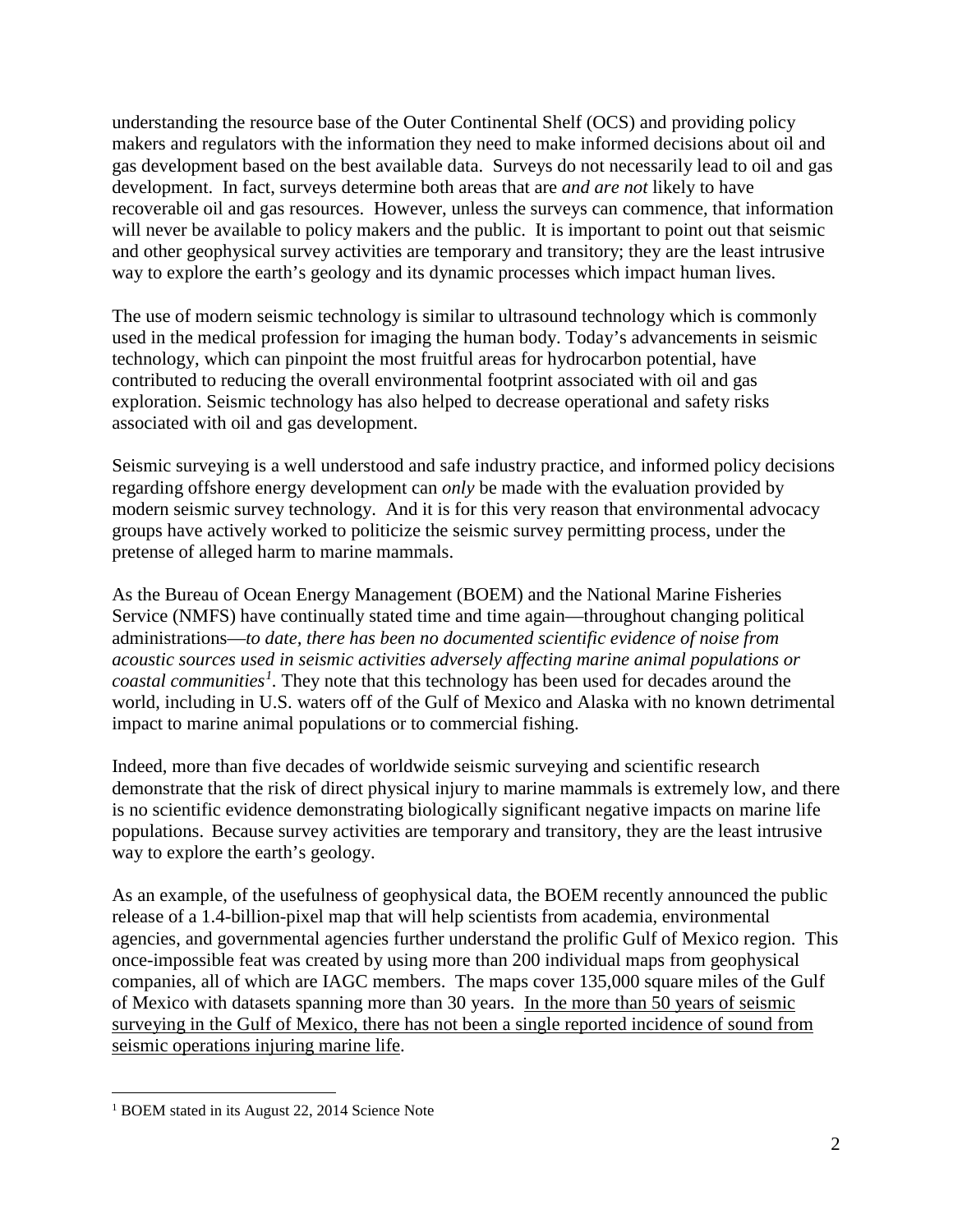The seismic industry is committed to conducting its operations in an environmentally responsible manner, and utilizes mitigation measures, such as exclusion zones, soft-starts, and protected species observers to further reduce any possibility of potential impacts to marine life. The industry supports a process of developing and implementing effective mitigation measures that are proportionate to the level of potential risk and specific to the local population of marine animals.

The reality is the seismic industry has a long track record of safe, responsible operations around the world. Unfortunately, the permitting of this activity critical to identifying the nation's energy supplies is too often stalled or impeded by extreme environmental advocacy organizations exploiting existing regulatory and litigation processes.

In my capacity as President of the IAGC, I have experienced first-hand the detrimental impacts of non-transparent and delayed decision making on the geophysical industry stemming from an outdated law, the MMPA, which is currently being administered by agencies and exploited by advocacy groups in ways that were never envisioned by Congress.

## **MMPA Background**

When it was enacted in 1972 (and subsequently amended), the congressional intent behind the MMPA was cutting edge and forward-thinking. The MMPA was intended to address significant declines in some species of marine mammals caused by human activities such as overhunting, overfishing and unscrupulous trade. It was not originally designed to regulate sound in a marine ecosystem.

The MMPA established a prohibition on the "taking" of marine mammals in U.S. waters, unless the take is authorized by the designated U.S. regulatory authorities, the NMFS and the U.S. Fish and Wildlife Service (FWS). Congress defined "take" in the MMPA as "to harass, hunt, capture or kill" a marine mammal, or the attempt to do so. "Harassment" is defined as "any act of pursuit, torment, or annoyance" that either:

A. "has the potential to injure a marine mammal or marine mammal stock in the wild" (referred to as a Level A harassment); or

B. "has the potential to disturb a marine mammal or marine mammal stock in the wild by causing disruption of behavioral patterns, including, but not limited to, migration, breathing, nursing, breeding, feeding, or sheltering" (referred to as a Level B harassment).

Under the MMPA, NMFS and FWS administer a system of permitting authorities that allows for take in certain situations, such as for commercial fishing permits, scientific research permits, educational activities (e.g., science centers and aquaria) and subsistence hunting in Alaska. For many years, NMFS and FWS have authorized the incidental, but not intentional, taking of marine mammals for activities related to offshore seismic and offshore energy and minerals exploration. This is done through issuance of Incidental Take Regulations (ITRs), which are effective for a period up to five years, and through Incidental Harassment Authorizations (IHAs), which are effective for a period of no more than one year. The best available science and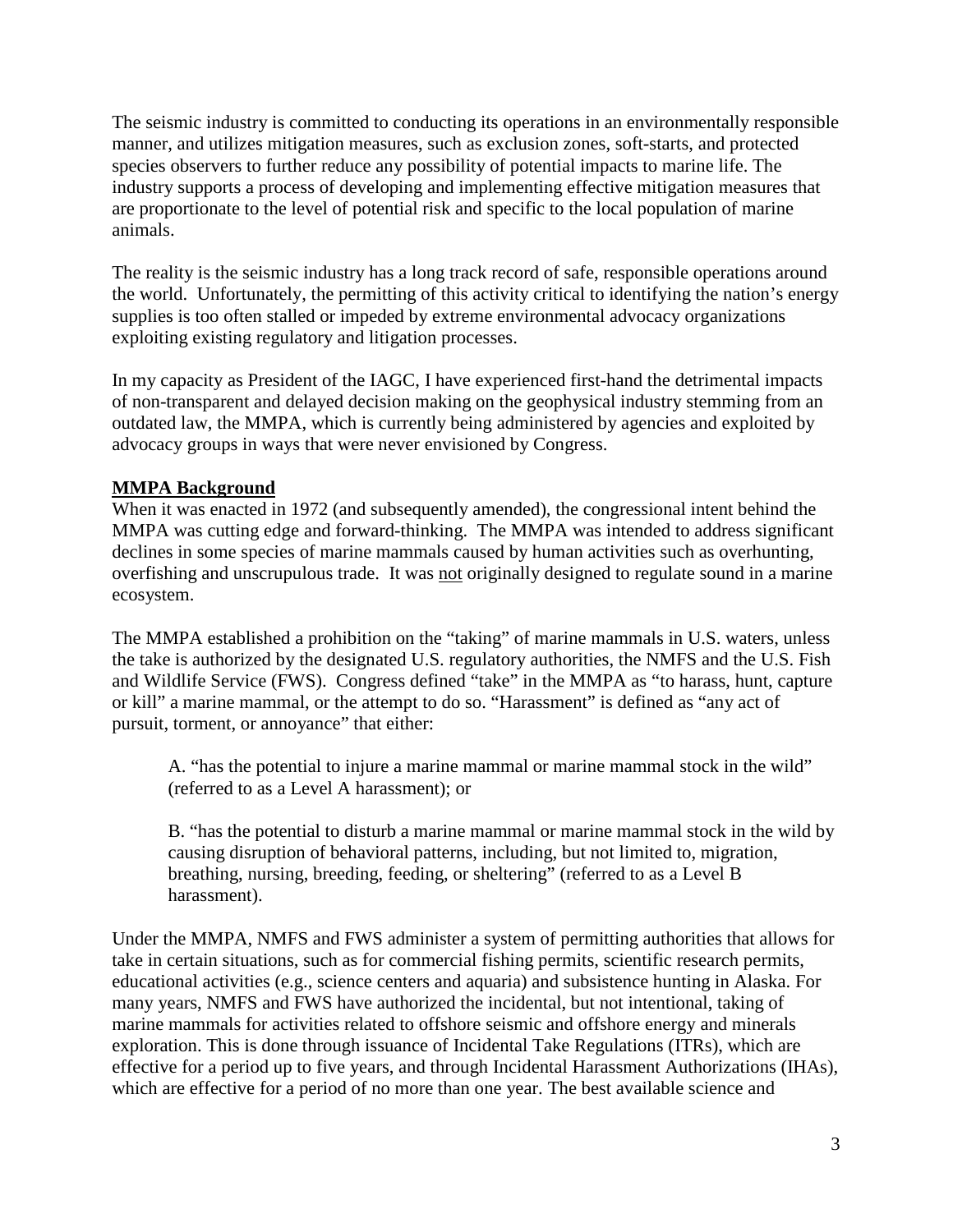information demonstrate that, whether individually or cumulatively, these authorizations have resulted in no detectable adverse impacts to marine mammal populations.

Current NMFS policy measures whether sound from a proposed activity, such as seismic surveying, has the potential to injure (Level A harassment) or has the potential to disrupt a behavioral pattern (Level B harassment) using agency guidance setting forth defined threshold decibel levels.

There are no verified injuries or deaths of marine mammals from exposure to seismic survey arrays. NMFS itself recognizes that "[t]o date, there is no evidence that serious injury, death or stranding by marine mammals can occur from exposure" to seismic air source arrays, even in the case of large arrays. In marked contrast, the greatest source of marine mammal takes today come from fisheries bycatch, and these take counts are based on direct observation of marine mammals killed or seriously injured during fishing.

While there will always be exceptions, such as the loss of the Chinese baiji river dolphin and the current peril of the vaquita in Mexico, both victims of illegal destructive fishing practices, the history of marine mammals since the MMPA was enacted has been a long list of successes: the recovery of California sea lions, Guadalupe fur seals and elephant seals from near-extinction, the de-listing of gray whales and humpback whales since the cessation of whaling, the end of massive losses of pelagic dolphins in the tuna purse seine fishery -- and more.

Even the story of the North Atlantic Right Whale is largely one of success, as the species has continued to slowly recover from near extinction. While seismic surveys off the US Atlantic coast have not been as common as at other sites where other right whale species have bounced back from whaling in more dramatic fashion, it still must be noted that the whales at those other sites made their dramatic recoveries in the presence of frequent and ongoing seismic surveys (South Africa, South America, Australia, New Zealand). And despite the relative infrequency of seismic surveys on our Atlantic coast in recent decades, the North Atlantic species is certainly no stranger to seismic surveys during their movements between the US Atlantic coast, Canada, and even as far as the North Sea where seismic survey activity has been common for decades.

All of this post-MMPA good news has taken place in a context of continuous use of seismic surveys around the world. Populations that were considered robust prior to the MMPA remain robust and species removed from commercial exploitation or high levels of fishery bycatch have bounced back as fast or faster than expected even as seismic survey activity went on all around them without any apparent difference from locations without seismic survey activity.

However, decades of regulation and litigation have exposed some significant flaws in the MMPA. Fixing these flaws would increase regulatory certainty, decrease inefficiencies, and ultimately benefit all stakeholders and implementing agencies.

The primary flaws stem from poorly written statutory language that creates (1) ambiguity and uncertainty in the application of the MMPA's legal standards, and (2) procedural inefficiency. Fixing some of the most obvious flaws in the MMPA could result in tangible regulatory benefits.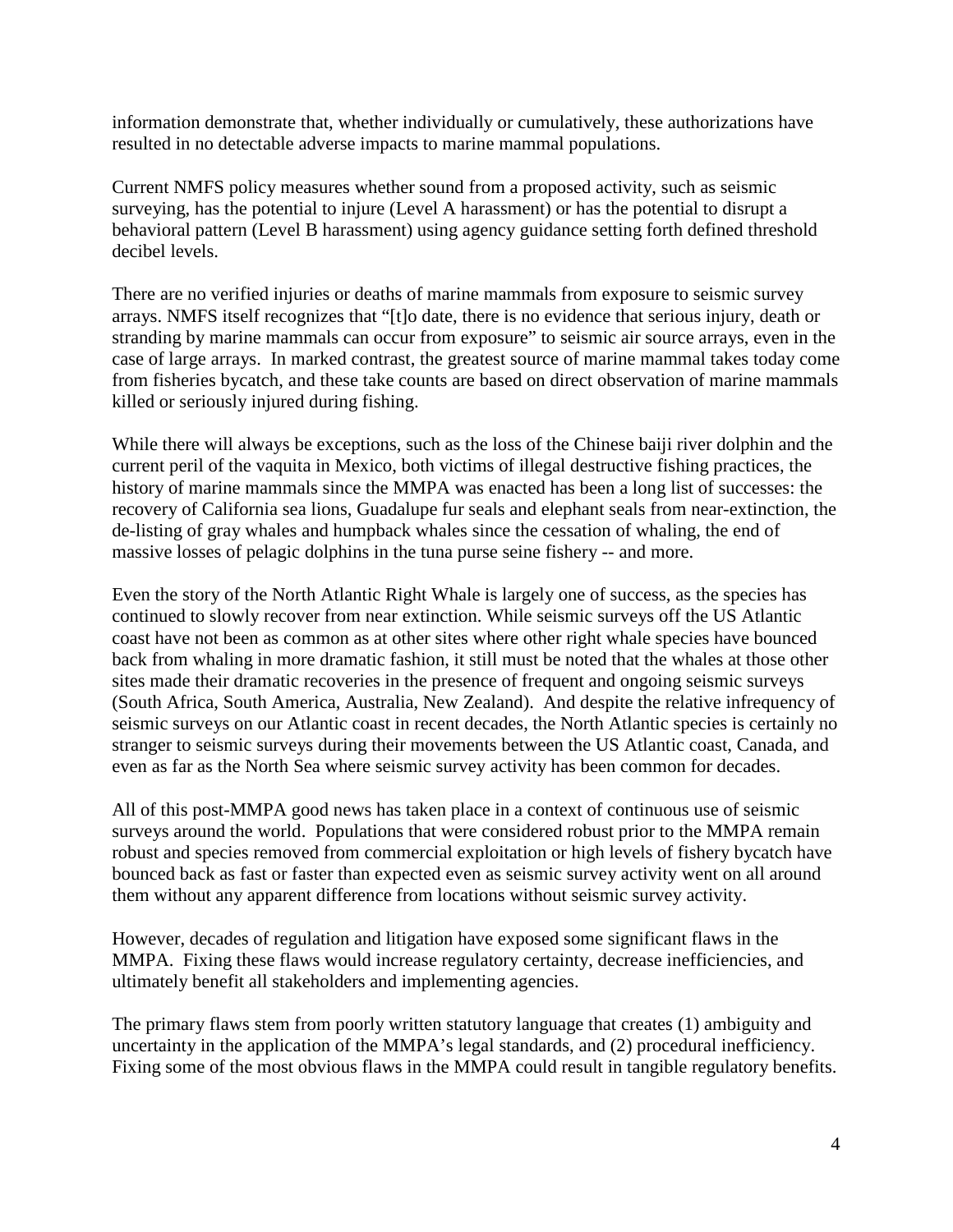The following addresses some of the key problematic areas, as well as potential solutions. Following the examples set forth below on the practical impacts to the geophysical industry, I will provide detailed recommendations on how the MMPA should be amended to bring the law into the 21<sup>st</sup> century. It is time to bring the MMPA back in line with its original intent.

# **Atlantic OCS**

Approximately 30 years have passed since seismic surveys assessed the potential hydrocarbon resource base of the U.S. Atlantic OCS. However, seismic surveys for 'scientific research' have been conducted fairly regularly in the Atlantic OCS, in addition to other geophysical surveys used to characterize the seabed and subsurface for suitability of offshore wind energy facilities. One recent 'scientific research' survey collected data along 3,000 miles of trackline in the area of the Outer Banks, of North Carolina, between September and October 2014. This survey used the same technology that is used for oil and gas exploration. Another recent research seismic survey to record sea level change and its impact on the coastline was completed in July 2015 off the New Jersey coast.

Currently, six IAGC member companies are pursuing issuance of permits to conduct seismic surveying in the Atlantic OCS, a process that started seven years ago when the first permit application was filed, with then-Minerals Management Service. These proposed surveys are essential to the potential "expeditious and orderly development" of the OCS, as mandated by Congress in the Outer Continental Shelf Lands Act (OCSLA).

After extensive environmental review at the programmatic level, the BOEM published a Record of Decision in July 2014, authorizing consideration of permits for geophysical surveys. Since then, pending permit applications have been subjected to a regulatory process plagued with continued delays and uncertainty. This inexplicable and inexcusable process was capped by the previous administration's abrupt political decision, on the eve of a new Presidency, to summarily deny all permit applications. BOEM has since correctly reinstated the permit applications, which remain under agency review.

Needless to say, obtaining a permit to conduct a seismic survey in the Atlantic has been an extensive process that includes many environmental impact analyses, multiple opportunities for public comment and review, including additional and unprecedented public comment periods that are not required by statute or regulation, and reviews by bordering states. However, the most concerning and problematic delays beginning in July 2014 are primarily due to difficulties acquiring IHAs from NMFS for the incidental take of marine mammals pursuant to the MMPA. BOEM has indicated that they will not issue decisions on pending seismic survey permits until NMFS has also authorized IHAs for the proposed activities.

As part of the permitting process to move forward with data acquisition on the Atlantic OCS our members have applied for coverage, in the form of IHAs issued pursuant to the MMPA, for any incidental harassment of marine mammals. The MMPA establishes clear deadlines for the processing of IHA applications. MMPA Section  $101(a)(5)(D)$  states that the "Secretary shall publish a proposed authorization not later than 45 days after receiving an [IHA] application" and request public comment. 16 U.S.C. § 1371(a)(5)(D)(iii) (emphasis added). After holding a 30day comment period, the Secretary "shall issue" the IHA within 45 days of the close of the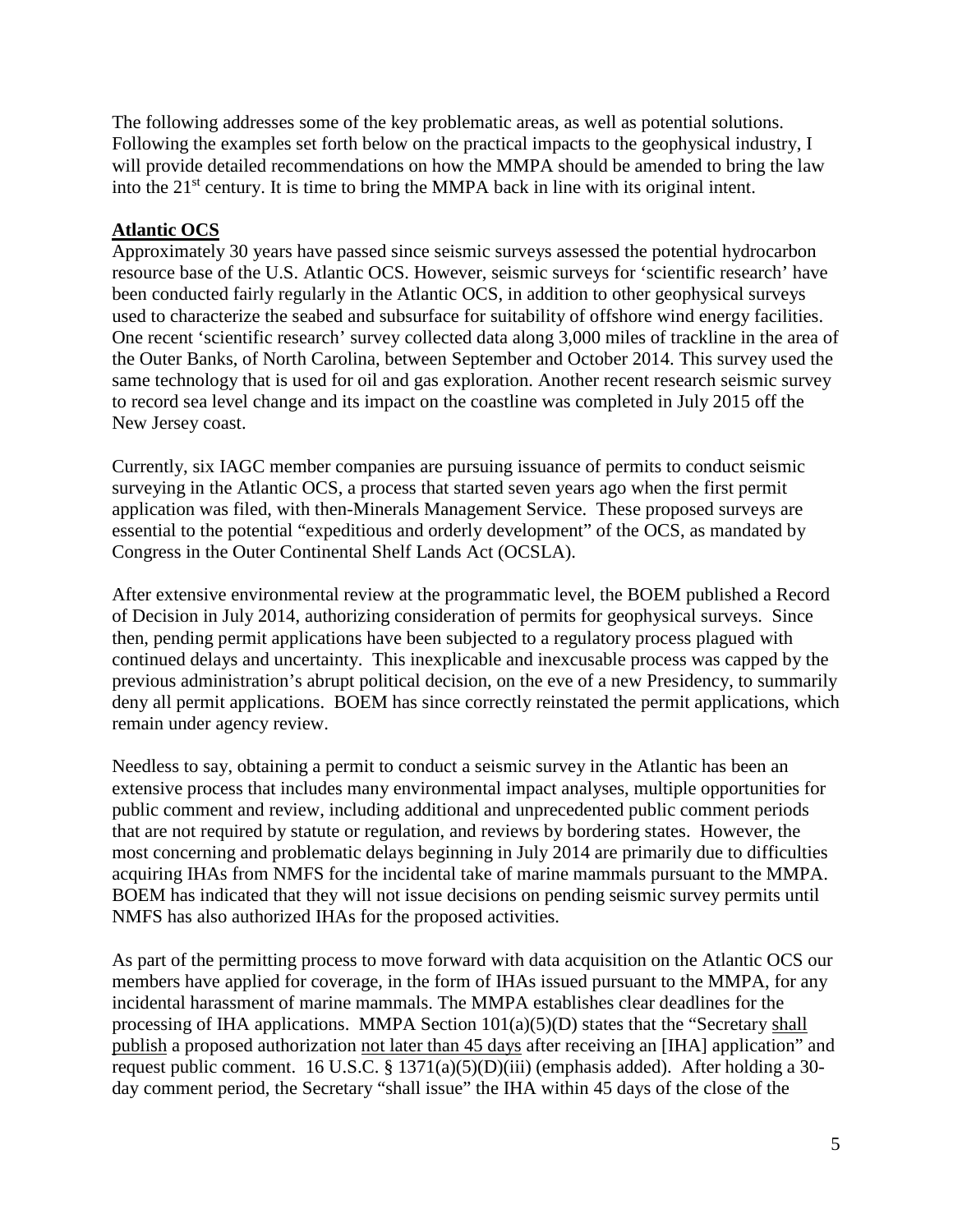comment period, so long as the required MMPA findings are made. *Id*. These deadlines are particularly important because IHAs are issued for a period of only one year and planning for offshore surveys is complicated and very time-sensitive. Here, the IHA applications were submitted in 2014 (with some of them updated in the summer of 2015), and the first 45-day statutory deadline has already been surpassed by a substantial period of time. NMFS's own website acknowledges that following an adequacy and completeness review of two to six weeks, a full application process should last six to nine months. Some of our members have now waited nearly two years for IHAs.

To further illustrate the inconsistencies present in the BOEM permit and NMFS IHA processes for the Atlantic, BOEM provided an unprecedented 45 and 60 day public comment period on pending geophysical permit applications and NMFS added an unprecedented 30 day comment period on IHA applications. To our knowledge, neither comment period has ever been required for a permitting process or IHA process before.

Many reasons have been speculated for the delays to issuing decisions on pending IHA applications, which now stand in excess of 700 days in some cases. According to NMFS, one such delay in issuing IHAs was due to an unpublished study from Duke University that was unavailable to the public while the agency stalled its review of IHA applications to consider it at the request of certain environmental advocacy organizations<sup>[2](#page-5-0)</sup>. These organizations have a wellestablished history of using the regulatory and litigation processes as means to impede and ultimately attempt to prevent any activities from occurring because they are fundamentally opposed to all offshore oil and gas activities.

Additional delays were attributed to uncertainty over application of a series of drafts and final guidance addressing acoustic threshold levels for permanent and temporary auditory threshold shifts in marine mammals (Acoustic Guidance).

Much has been made by environmental groups and the media of the estimate for as many as 138,000 Level A (potentially injurious) "takes" in the BOEM's programmatic environmental impact statement (PEIS) addressing the potential effects of seismic activities in the Atlantic Ocean. Using a more realistic risk criterion based on the above peer-reviewed research, and taking into account standard monitoring and mitigation practices employed by the seismic industry, the more likely estimate of potential Level A takes is zero or a comparably small single digit number; again, consistent with past experience in the Gulf of Mexico and other locations globally. In fact, with successful mitigation the government acknowledges that all estimates of injury would be avoided.

After completing a set of new acoustic guidelines in July 2015, complete with external expert review and an extended public comment period, NMFS again failed to implement new guidelines. Then unexpectedly on March  $16<sup>th</sup> 2016$ , NMFS released a third draft of proposed revised acoustic guidelines. The third draft did not receive external expert peer review before it was sent to the public and NMFS provided for only a 14-day public comment period while inexplicably denying all reasonable extension requests. Within the short time period allowed for review, the experts within the seismic industry concluded that there are egregious errors in how

<span id="page-5-0"></span> <sup>2</sup> IAGC, API, NOIA letter; *Atlantic Ocean Geological and Geophysical Applications* – December 9, 2015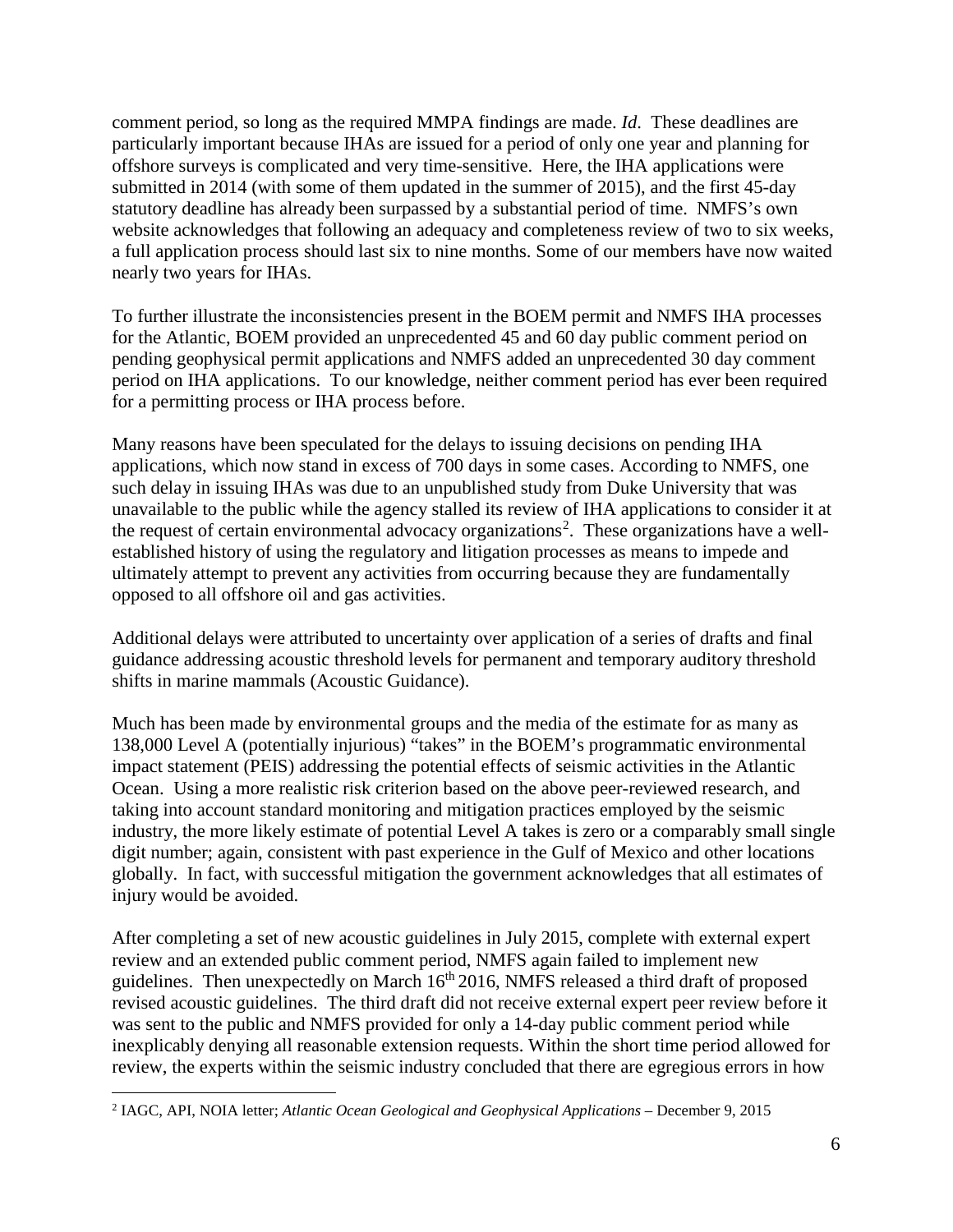NMFS calculated sound impacts on marine mammals. In an apparent attempt to appease special interest groups inside and outside the agency, NMFS created a biologically unrealistic 'precautionary' large whale hearing function and selectively removed data from the large whale and seal hearing literature to better support a modified hearing curve that specifically targeted low frequency sound sources like seismic survey sounds. The guidance was finalized in the Fall of 2016 with only minor changes and included a 'short-cut' workaround purposefully designed to be overly cautious.

IAGC applauded inclusion of the acoustic guidelines in the President's executive order earlier this year and will work closely with the new Administration to ensure the guidance is amended to reflect the best and accurate scientific information. Currently, however, NMFS is using the flawed acoustic guidance to (over)estimate the amount of takes that may be authorized by the Atlantic IHAs. NMFS's inability to issue new acoustic guidance on a timely or straightforward basis as resulted in substantial additional delay.

Excessive delays, in violation of statute, should not continue and we appreciate this Committee's oversight in ensuring Federal agencies are making transparent decisions, relying on the best publicly available science in a manner that is faithful to federal law and policy, which mandates the "expeditious and orderly" development of the OCS "subject to environmental safeguards." Approximately 80% of the Mid- and South Atlantic Planning areas that was originally included in the draft 2017-2022 Five-Year Plan for consideration of exploration leases, has never been evaluated with seismic surveys. Based only on the small portion of the Atlantic OCS that has previously been surveyed, the BOEM estimates 4.72 billion barrels of recoverable oil and 37.5 trillion cubic feet of recoverable natural gas are available. With the ability to survey the Atlantic OCS with more modern technology, it is likely these estimates will significantly increase.

Further delay from the agencies is unacceptable and has no support in the plain language of the MMPA or the mandate of OCSLA.

### **Gulf of Mexico OCS**

In 2016, BOEM—on behalf of oil and gas and geophysical industries—submitted to NMFS a revised Application for ITRs for geophysical survey activity in the Gulf of Mexico (GOM). Pursuant to the MMPA, the ITRs would establish a framework for authorization of incidental take of marine mammals over the course of five years. NMFS accepted public comments on the application in early 2017.

The GOM OCS is a significant source of oil and gas for the Nation's energy supply. In 2014, the GOM OCS region was responsible for 16% of the total United States crude oil production and 5% of dry natural gas production. Likewise, GOM OCS leases are an important source of federal revenues, generating substantial bonuses, rentals, and royalties paid to the United States. Since 2008, lessees have paid over \$11 billion in bonus bids for lease sales in the GOM OCS.

Total oil and gas royalty revenues from the GOM OCS amounted to almost \$5 billion in fiscal year 2015 alone. Moreover, BOEM has recently estimated the net economic value of future GOM leasing to be as high as \$197 billion. Geological and geophysical survey activities are crucial to the discovery, development, and valuation of OCS resources that lead to such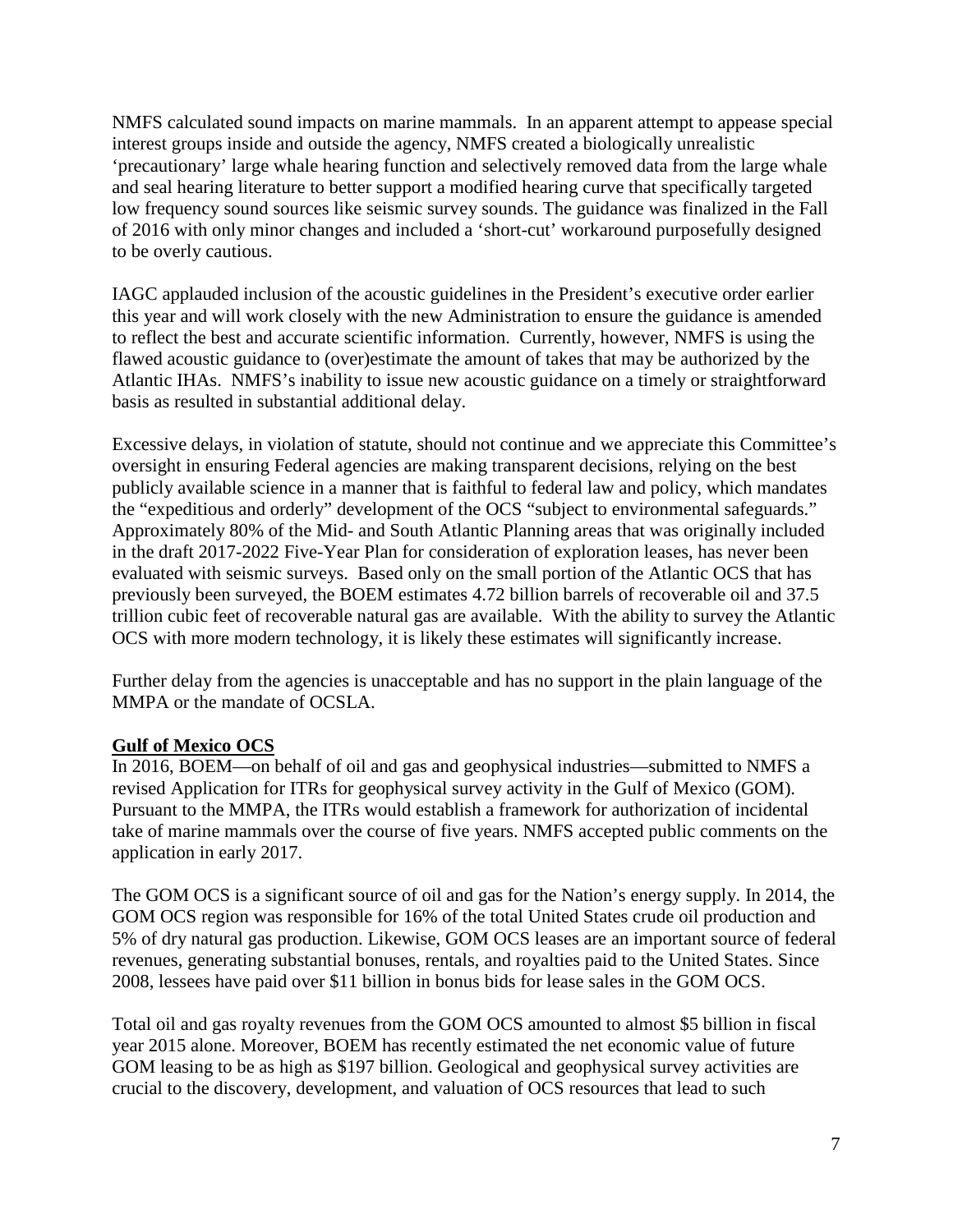production. This technology has been used for more than 50 years around the world. It is still used in U.S. waters in the GOM with no known detrimental impact to marine animal populations or to commercial fishing.

Industry members are committed to environmental protection and ensuring that geophysical activities in the Gulf of Mexico are carried out in a responsible manner. Industry's long-standing and ongoing research into these issues reflects those interests. We do not, however, support ineffective, unproductive, or unreasonable requirements.

### **Arctic OCS**

The oil and gas industry has routinely applied for and successfully received incidental take authorizations pursuant to the MMPA covering geophysical and other exploration activities in the Arctic OCS, by NMFS and the FWS on a project-by-project basis (*i.e.*, incidental harassment authorizations) or through the issuance of ITRs and related letters of authorization.

In the past decade, almost every MMPA ITR issued for Arctic oil and gas activities has been challenged by environmental advocacy organizations, and in every instance and on all counts, the authorizations have been upheld by the courts. Specifically, various advocacy organizations challenged the U.S. Fish & Wildlife Service's 2006 Beaufort Sea ITRs, 2008 Chukchi Sea ITRs, and 2013 Chukchi Sea ITRs. These lawsuits were litigated in the Alaska federal district court and each lawsuit was appealed to the Ninth Circuit Court of Appeals. The plaintiffs asserted claims under the Administrative Procedure Act (APA) alleging violations of the MMPA and other federal environmental statutes. The most recent lawsuit challenging the 2013 Chukchi ITR was an expressly admitted attempt by advocacy organizations to block Shell's Chukchi Sea exploration program.

In all three cases, neither the Alaska district court nor the Ninth Circuit found merit in any of the claims raised by the advocacy groups. The track record of MMPA ITR litigation in the Arctic strongly supports the notion that advocacy groups have leveraged their ability to challenge MMPA ITRs via the APA as a means to attempt to block or impede oil and gas operations. However, although these lawsuits have cost the courts, agencies, and applicants substantial time and money, they have accomplished no meaningful result (other than delay, as intended by the advocacy groups) because, as the courts expressly held on all counts, none of the claims raised had any merit.

The past and existing approach to implementing the MMPA in the Arctic has been relatively efficient, thorough, effective, and approved by the courts. Yet, advocacy organizations have continued to misuse the APA's litigation provisions to attempt—unsuccessfully—to impede Arctic oil and gas activities. The misguided intentions of these organizations have not only failed in court, but the allegations upon which they are supposedly based have not borne out in the scientific record.

After decades of oil and gas exploration activities in the Arctic, there is no information demonstrating that any of the activities have had anything more than a negligible impact on marine mammal. This finding has been repeatedly made by federal agency scientists in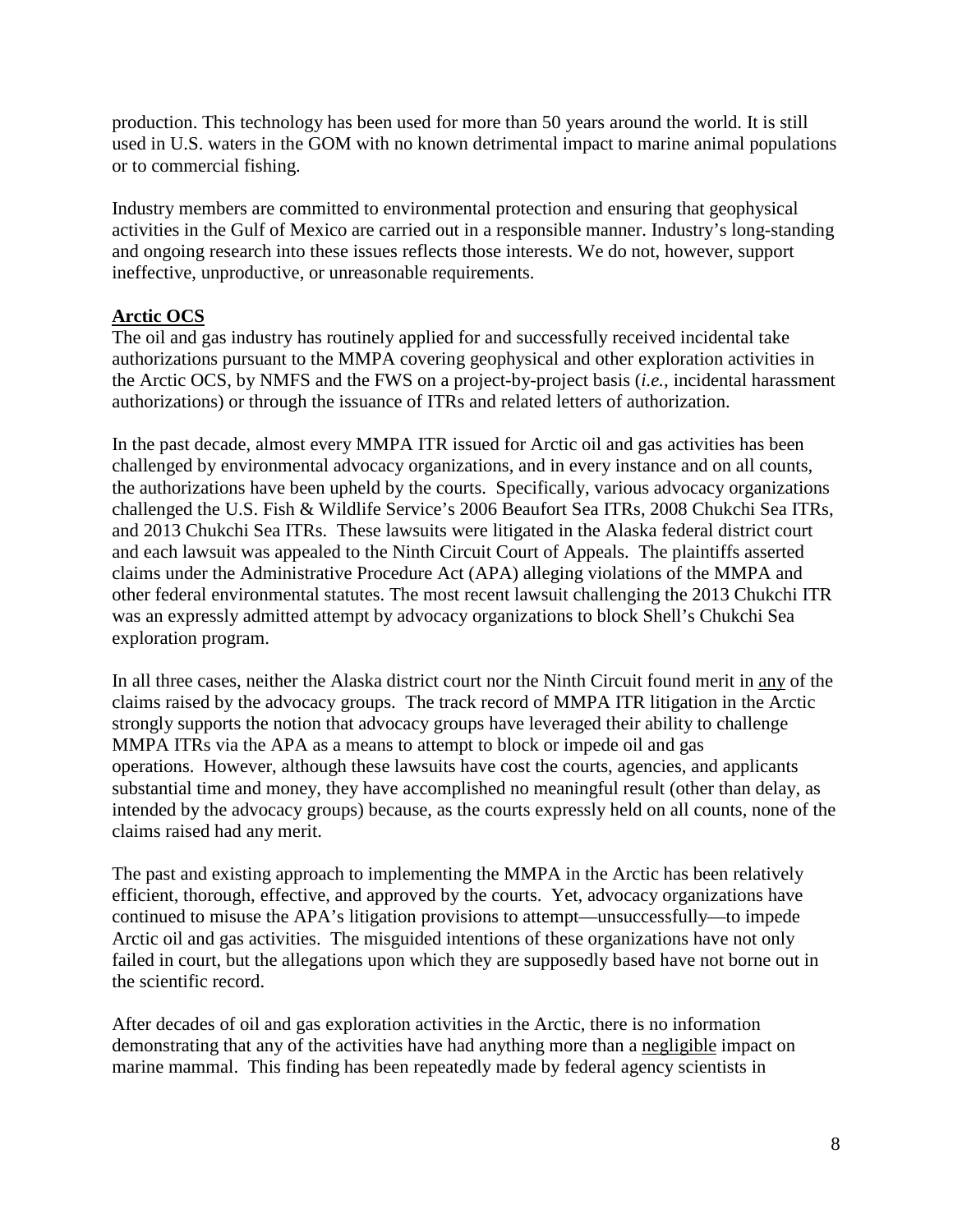numerous public documents. In fact, as just one example, the iconic Arctic bowhead whale has dramatically increased in abundance during this same period of time.

# **Specific Recommendations for Modernizing the MMPA**

The following recommendations focus on the areas of the MMPA that are ambiguous and unsuited for practical application to offshore activities, and have been misapplied by agencies in the regulatory process and exploited by environmental advocacy organizations in litigation.

To issue an incidental take authorization under Section  $101(a)(5)$  of the MMPA, the agency must show that the authorization will have no more than a negligible impact on marine mammal populations and result in only small numbers of incidentally taken animals.

- **Problems**: (1) "Negligible impact" is not clearly defined; (2) "small numbers" is not defined at all; and (3) there is significant overlap between these two ambiguous standards. These problems have led to regulatory uncertainty, inconsistent application by agencies, and much litigation.
- **Solution**: Create a redefined unambiguous "negligible impact" standard, and eliminate the "small numbers" requirement. A single, clear standard for authorizations would result in regulatory efficiency and predictability.

To issue an incidental take authorization, the agency must require "other means of effecting the least practicable impact." These "other means" typically take the form of mitigation measures included as conditions of the authorization.

- **Problem**: "Least practicable impact" is not defined in the statute or in the implementing regulations. As a result, it is not consistently applied by agencies, there is very little guidance for the regulated community, and, most recently, the phrase has been unreasonably interpreted by the Ninth Circuit Court of Appeals.
- **Solution**: Create a new, clear definition for "least practicable impact." The definition should state that operational concerns and economic feasibility are primary factors in determining what mitigation is "practicable."

The MMPA permits the authorization of incidental take by harassment.

- **Problem:** The definition of "harassment" is overly broad and ambiguous, and confusingly refers to "potential" harassment rather than actual harassment. This results in serious problems in the estimation of incidental take and unrealistic assumptions made by the implementing agencies.
- **Solution:** Redefine "harassment" to remove the word "potential" and to establish a more specific standard that provides better clarity for the agencies and the regulated community.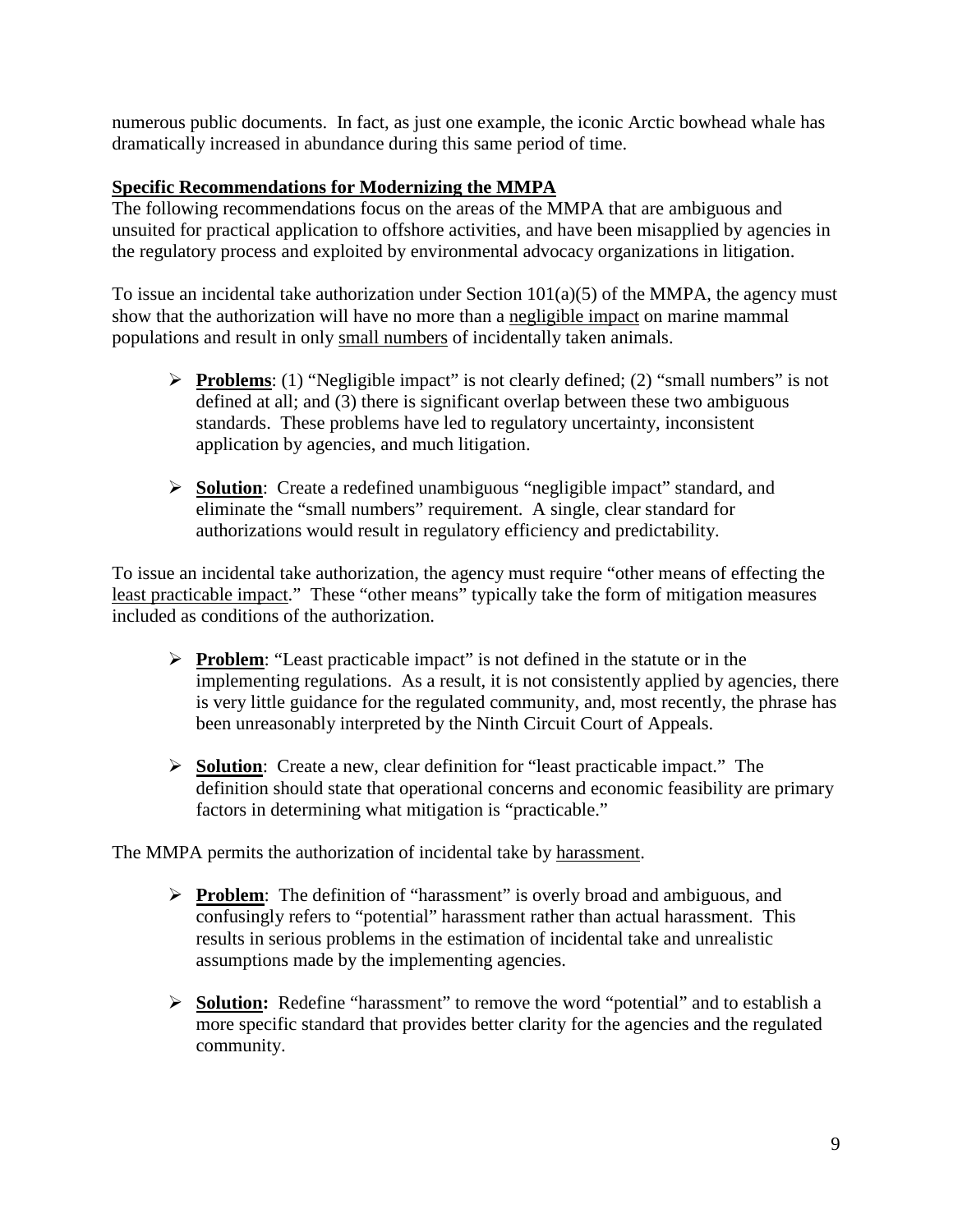## **Procedural Recommendations for Implementing the MMPA**

The following recommendations are specifically intended to address the inexcusable delays and other regulatory implementation problems that have occurred in the past decade. These recommendations are intended to make the regulatory process more efficient and predictable for both the implementation agencies and the regulated community.

The process for issuing incidental take authorizations is routinely delayed by the implementing agencies. The current procedural requirements create little accountability for agencies because they are either ambiguous or establish no consequences or solutions for unreasonably delayed agency action.

- **Solution #1**: Revise the procedural requirements to set clear and firm deadlines for each stage of the permitting process, and establish consequences for when agency deadlines are not met (*e.g.*, default approvals).
- **Solution #2**: Create a streamlined authorization process for certain low-effect, but common, activities (similar to the nationwide permit process under the Clean Water Act).

The MMPA creates a 5-year limit on "incidental take regulations" that requires applicants to petition for a new set of regulations every 5 years. This results in unnecessary and burdensome administrative processes that create frequent opportunities for litigation.

 **Solution**: Remove the 5-year limit or, alternatively, create a simple and straightforward 5-year renewal process.

Issues involving the overlap of the MMPA, the Endangered Species Act (ESA), and the National Environmental Policy Act (NEPA) have proven difficult for the agencies, the courts, and the regulated community. Because the MMPA sets the most rigorous conservation-oriented standards of all these statutes, additional reviews and administrative processes under the ESA and NEPA are often unnecessary and redundant.

> **Solution:** Make statutory revisions to minimize or eliminate the need for duplicative ESA and NEPA review processes for certain MMPA authorizations. This would substantially increase regulatory efficiency.

### **Streamlining Environmental Approvals Act of 2017**

In an effort to begin to bring certainty and clarity to the MMPA and solve some of the problems outlined in my testimony above, Representative Johnson (LA) has introduced, the *Streamlining Environmental Approvals Act of 2017,* or the *SEA Act*. By reducing burdensome geophysical authorizations, the *SEA Act* will ensure improved access to and expanded production of domestic energy supplies.

Similar to many other laws, the MMPA has been expanded and interpreted beyond what the law was intended to regulate. After decades of regulation and litigation, the law as applied is significantly different than what was originally intended by Congress. This current, overly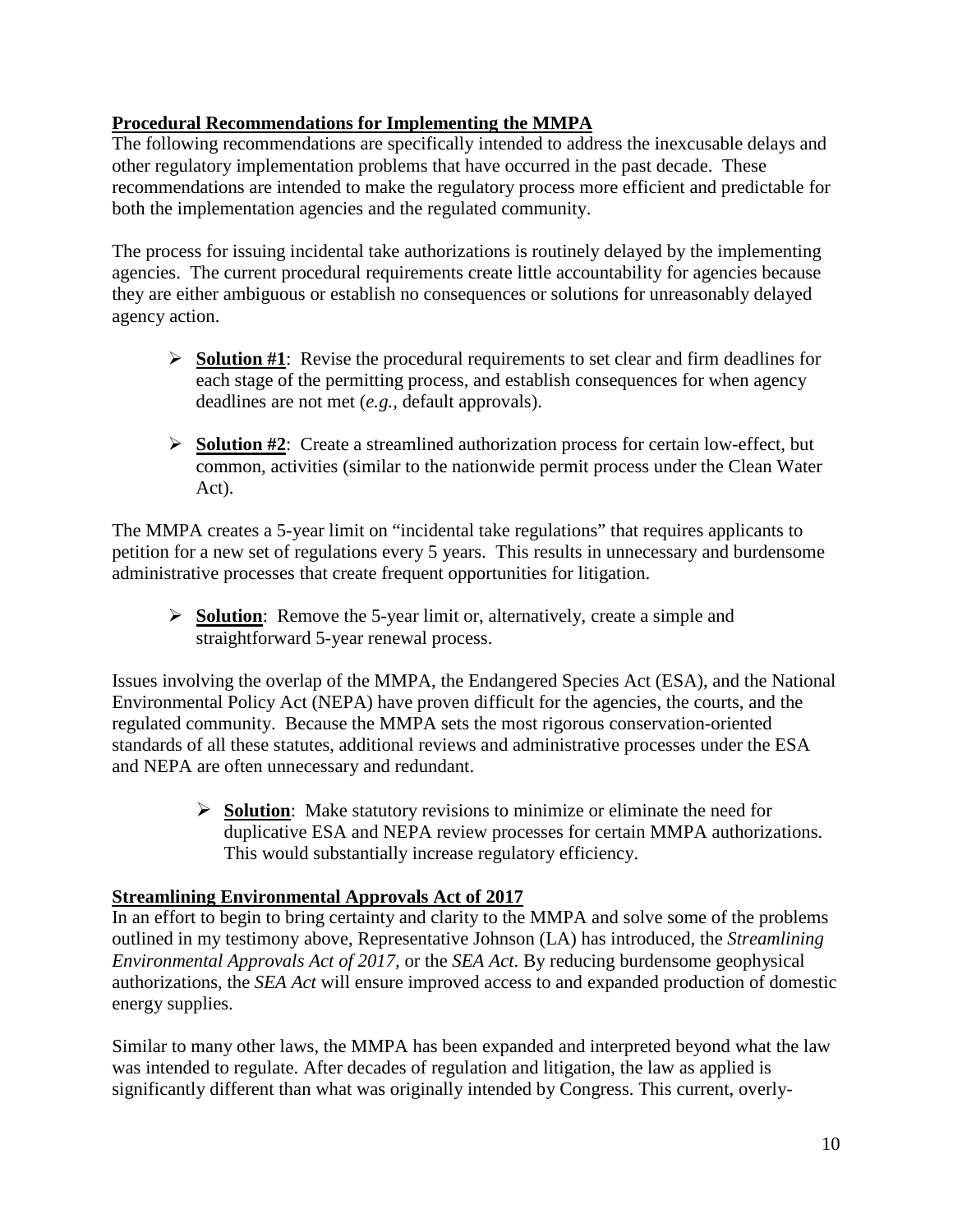burdensome and duplicative process impacts numerous business and communities. For years, the U.S. Navy has experienced substantial delays and added costs in acquiring permits to conduct sonar activity in U.S. oceans.

The bill would set clear and firm deadlines for each stage of the authorizing process by establishing a consequence for default approvals when deadlines are not met. Because IHAs expire after one year, project proponents must re-apply over multiple years, even if there is little or no change in the best available science or the marine mammal population. The *SEA Act* will allow IHAs to be renewed without lengthy and needless agency review so long as there have been no significant changes to the underlying activity.

Additionally, the bill removes duplicative federal agency processes between the MMPA and the Endangered Species Act (ESA) to increase regulatory efficiency. Because the MMPA sets the most rigorous, conservation-oriented standards of the two statutes, additional review and administrative processes under the ESA are unnecessary, redundant, and add no additional protections.

Specific Provisions of the SEA Act:

- Technical changes are made through striking and adding new legislative language.
- The Secretary has 45 days to accept or deny the request for a permit. The Secretary also has the option to request additional information to complete the request, but may not make a second request for information. If the Secretary does not respond within 45 days, the request will be considered complete by default. Following the completeness determination period, a 30-day public comment period will be provided.
- Allows the option to extend an IHA for more than a year if there has been no substantial change to the marine mammal population. The holder may request this extension up to 90 days before the expiration of the permit and the Secretary has 14 days to respond.
- The Secretary has 120 days total after an initial application to issue the authorization allowing for activity to begin. Should the deadline not be met, the authorization will be deemed approved on the terms stated in the application.
- Marine mammals that are also listed as endangered or threatened under the ESA are regulated under both the MMPA and ESA. The final section would exempt marine mammals from the ESA's section 9 take prohibition and section 7 federal consultation requirement since any "take" would be regulated by more stringent requirements of the MMPA. This will greatly reduce duplicative actions by federal agencies with no negative impacts individual marine mammals or marine mammal species.

#### **Conclusion**

After more than 50 years of continuous seismic survey sound in many places around the world, including the Gulf of Mexico, and after a decade of intense scientific and environmental advocacy group scrutiny, there is still **no** scientific support for statements that seismic sound kills or injures marine mammals, causes them to beach themselves, or disrupts their behavior to the extent that it affects the health and well-being of the individuals or the populations of which those individuals are a part. This, however, does not mean that our industry plans to discontinue our active search for any and all potentially undetected risks through our support of independent,